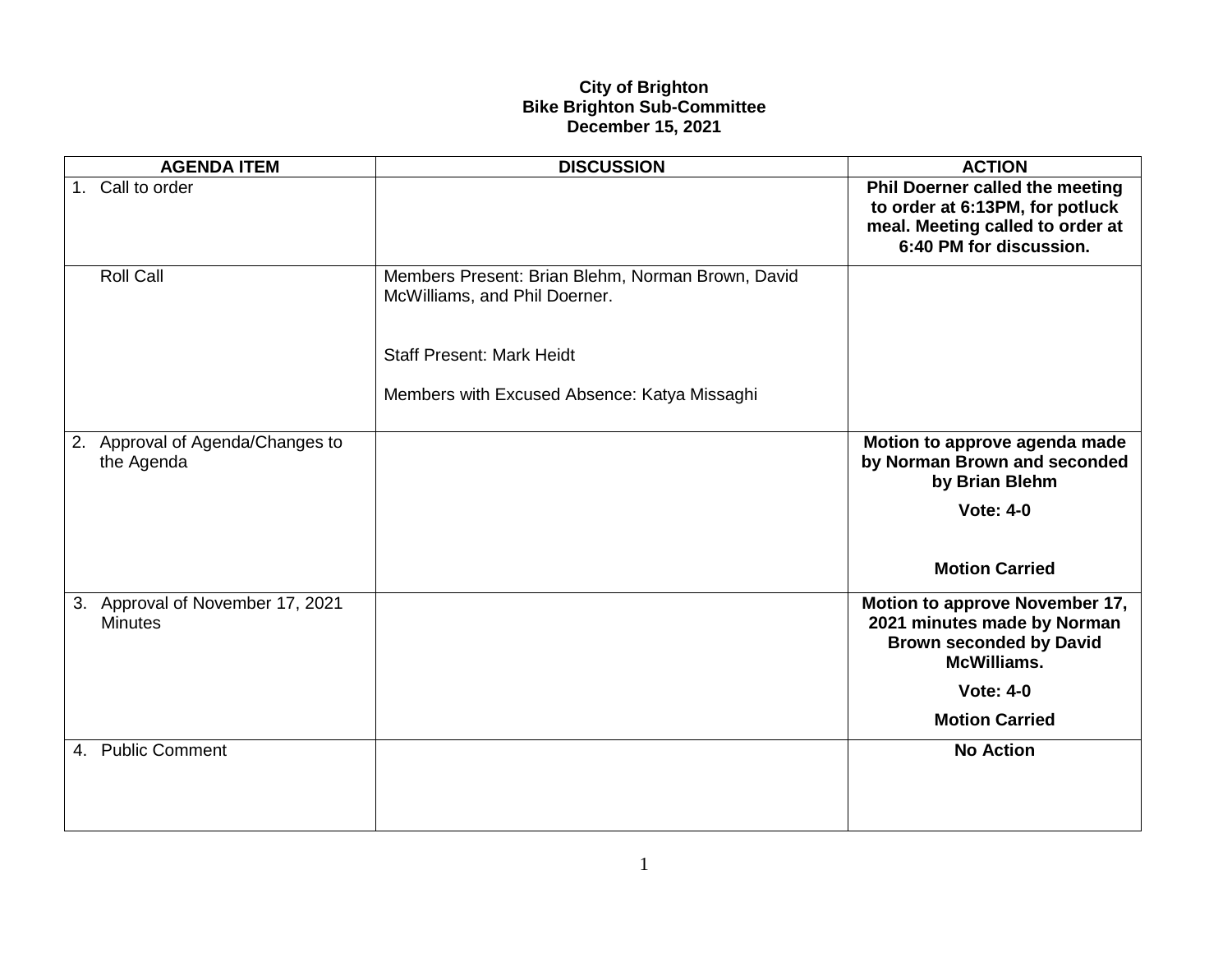| 2022 Full Moon Bike Ride Dates<br>5.<br>and Route Discussion | Some Discussion on Routes<br>1. 2022 Bike Rides as Shown with August 11, 2022<br>staying with advertising name of Sturgeon.<br>April 23, Saturday (Pink Moon) - (April 16, 2022 Full<br>moon will be combined ride with April 23, 2022<br>Colorado Front Range Trail Dedication, ride will be<br>from Downtown Brighton to Dedication and back.)<br>May 15, 2022 Sunday - (Flower Moon) Full moon<br>begins at 6:15 PM<br>June 14, 2022 Tuesday - (Strawberry Moon & Super<br>Moon) Full moon begins at 6:15 PM<br>July 13, 2022 Wednesday (Buck Moon) Full moon<br>begins at 6:15 PM<br>August 11, 2022 Thursday (Sturgeon) Full moon<br>begins at 6:15 PM<br>September 10, 2022 (Harvest Moon) Full moon<br>begins at 6:15 PM<br>2. Route Discussion will continue in January | 1. Motion to approve Bike<br><b>Brighton Rides as Shown with</b><br>Sturgeon Ride name staying the<br>same made by Brian Blehm and<br>seconded by Norman Brown<br><b>Vote: 4-0</b><br><b>Motion Carried</b><br>2. No Action<br>3. Motion to approve Bike<br><b>Brighton Meeting Dates for 2022</b><br><b>Calendar Year by Norman Brown</b><br>and seconded by David<br><b>McWilliams</b><br><b>Vote: 4-0</b><br><b>Motion Carried</b> |
|--------------------------------------------------------------|---------------------------------------------------------------------------------------------------------------------------------------------------------------------------------------------------------------------------------------------------------------------------------------------------------------------------------------------------------------------------------------------------------------------------------------------------------------------------------------------------------------------------------------------------------------------------------------------------------------------------------------------------------------------------------------------------------------------------------------------------------------------------------|---------------------------------------------------------------------------------------------------------------------------------------------------------------------------------------------------------------------------------------------------------------------------------------------------------------------------------------------------------------------------------------------------------------------------------------|
| 6. "Ride with GPS" Discussion                                | Discussion Decision in January<br>$\bullet$<br>Phil Doerner will check on Group Membership and<br>$\bullet$<br>share more with Bike Brighton Sub-Committee                                                                                                                                                                                                                                                                                                                                                                                                                                                                                                                                                                                                                      | <b>No Action</b>                                                                                                                                                                                                                                                                                                                                                                                                                      |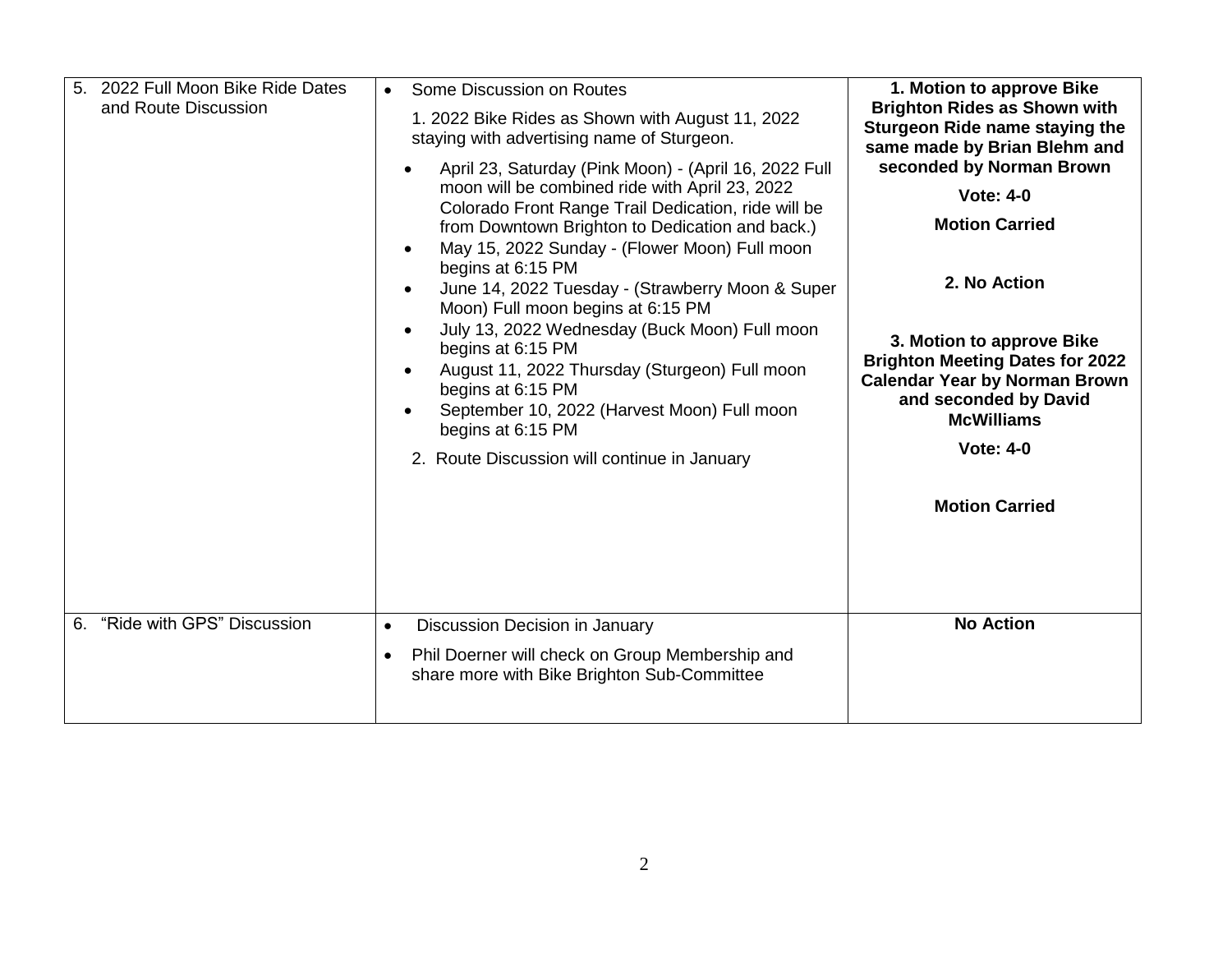| 7. April 23, 2022 Colorado Front<br>Range Trail Dedication and Full<br>Moon Bike Ride                                      | Discussion and Approved in Agenda Minutes item #5<br>$\bullet$                                                                                                                                                                                                                                                                                                                                                                                                                                                                           | <b>Motion to approve Bike Brighton</b><br>Rides as Shown with Sturgeon<br>Ride name staying the same<br>made by Brian Blehm and<br>seconded by Norman Brown<br><b>Vote: 4-0</b> |
|----------------------------------------------------------------------------------------------------------------------------|------------------------------------------------------------------------------------------------------------------------------------------------------------------------------------------------------------------------------------------------------------------------------------------------------------------------------------------------------------------------------------------------------------------------------------------------------------------------------------------------------------------------------------------|---------------------------------------------------------------------------------------------------------------------------------------------------------------------------------|
|                                                                                                                            |                                                                                                                                                                                                                                                                                                                                                                                                                                                                                                                                          | <b>Motion Carried</b>                                                                                                                                                           |
| 8. Mobility, Bicycling, and E-Bike                                                                                         | Went over Articles.<br>$\bullet$                                                                                                                                                                                                                                                                                                                                                                                                                                                                                                         | <b>No Action</b>                                                                                                                                                                |
| Articles:                                                                                                                  | Streets Blog Article Safety: Invite Guest Speakers to<br>$\bullet$<br>Meetings                                                                                                                                                                                                                                                                                                                                                                                                                                                           |                                                                                                                                                                                 |
|                                                                                                                            | Trash Bash Article: Get Second Chance Bikes and/or<br>Bike Brighton Members to Collect Bikes being Dropped<br>off at Trash Bash to Repair and Donate or Sell to those<br>in Community                                                                                                                                                                                                                                                                                                                                                    |                                                                                                                                                                                 |
|                                                                                                                            | Moving People Forward Article: Planning to make<br>donation of \$5.00 to \$15.00 per attendee.                                                                                                                                                                                                                                                                                                                                                                                                                                           |                                                                                                                                                                                 |
| 9. Update of Bike, Pedestrian, and                                                                                         | Talked about as a group<br>$\bullet$                                                                                                                                                                                                                                                                                                                                                                                                                                                                                                     | <b>No Action</b>                                                                                                                                                                |
| Multimodal Master Plan Visioning                                                                                           | Need to Get Bids Out in January, to get the process<br>$\bullet$<br>started now that Budget Approval for \$90,000 was<br>given.                                                                                                                                                                                                                                                                                                                                                                                                          |                                                                                                                                                                                 |
| 10. 2022 Budget Amount                                                                                                     | Move Discussion to January Meeting<br>$\bullet$                                                                                                                                                                                                                                                                                                                                                                                                                                                                                          | <b>No Action</b>                                                                                                                                                                |
| Discussion(Including jerseys for<br>Bike Brighton Members, Give A<br>Ways for Special Events, and<br>"Ride with GPS", etc. | 2021 Budget = \$3,900 (Operating Budget) Approved<br>$\bullet$<br>2022 Budget = \$4,020 (Operating Budget) <b>AND</b> \$90,000<br>(Capital Project Budget) for Master Plan<br>Jersey Samples brought in. Members Discussed which<br>$\bullet$<br>shirts they liked, how Logo should be incorporated into<br>shirt. Talked about possibility of selling shirts or getting<br>shirts for Give a ways. Price is still being negotiated<br>and will depend on the style of shirt, what is put onto<br>shirt, and amount of shirts purchased. |                                                                                                                                                                                 |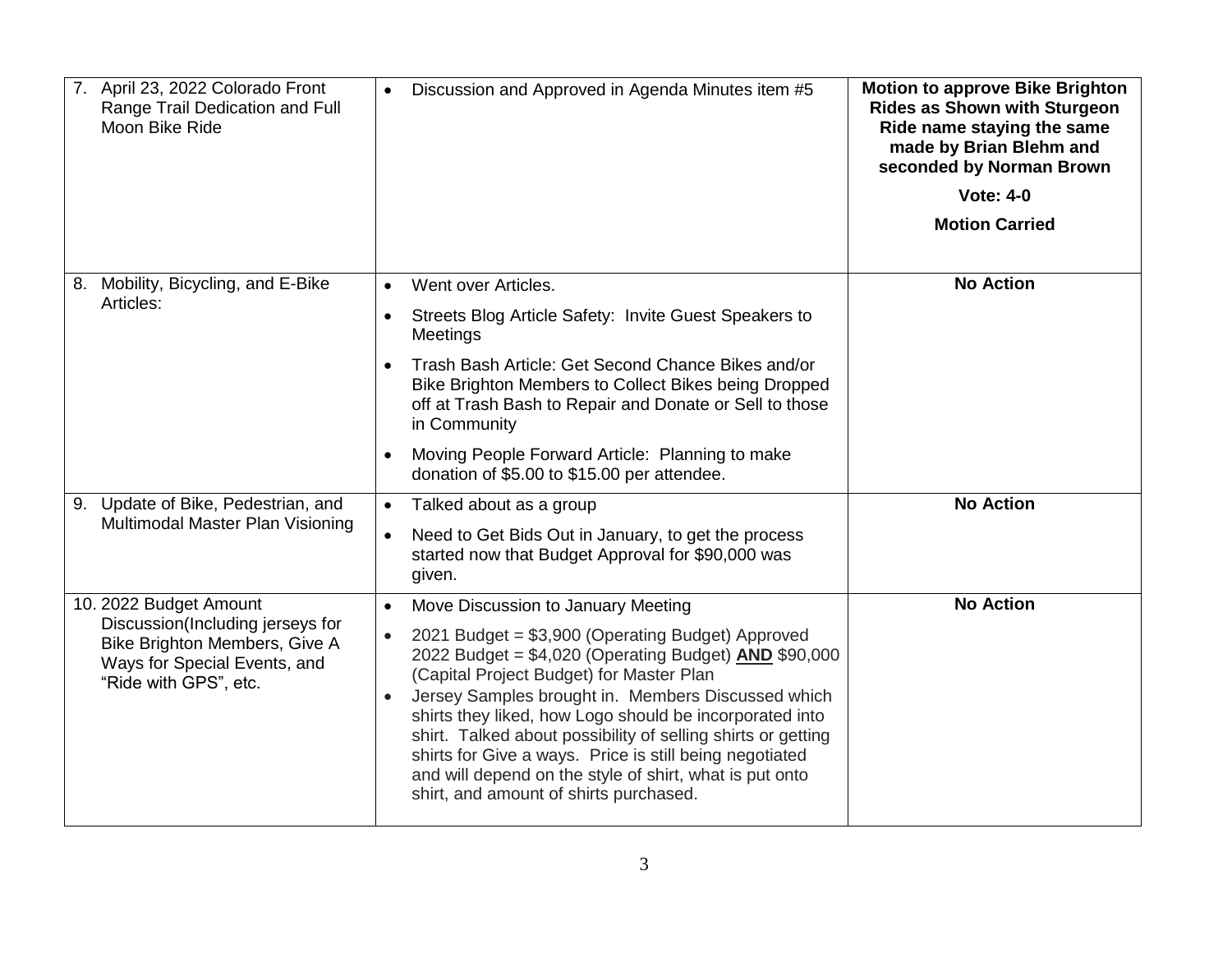| 11. 2022 Meeting Dates | Discussion and Approved in Agenda Minutes item #5.<br><b>Meeting Dates Discussion</b><br>Wednesdays 6:00 P.M.- 8:00 P.M. Brighton Recreation<br>Center                                                                                                            | <b>Motion to approve Bike Brighton</b><br><b>Meeting Dates for 2022 Calendar</b><br>Year by Norman Brown and<br>seconded by David McWilliams |
|------------------------|-------------------------------------------------------------------------------------------------------------------------------------------------------------------------------------------------------------------------------------------------------------------|----------------------------------------------------------------------------------------------------------------------------------------------|
|                        | January 26, 2022 (Cancelled)<br>February 16, 2022<br>March 31, 2022 (Thursday in Room A)                                                                                                                                                                          | <b>Vote: 4-0</b><br><b>Motion Carried</b>                                                                                                    |
|                        | April 27, 2022<br>May 18, 2022<br>$\bullet$<br>June 2022 (Cancelled)<br>July 27, 2022<br>$\bullet$<br>August 24, 2022<br>$\bullet$<br>September 28, 2022<br>$\bullet$<br>October 26, 2022<br>$\bullet$<br>November 30, 2022<br>$\bullet$                          |                                                                                                                                              |
|                        | December 14, 2022                                                                                                                                                                                                                                                 |                                                                                                                                              |
| 12. Upcoming Events    | Bike Brighton Meeting Thursdays 6:00 P.M. -<br>8:00 P.M. Brighton Recreation Center Class<br><u>Room A</u><br><b>March 31, 2022</b><br><b>Calendar Dates and Events</b><br>April 23, 2022 Colorado Front Range Trail<br><b>Dedication and Full Moon Bike Ride</b> | <b>No Action</b>                                                                                                                             |
|                        | "Sunshine"                                                                                                                                                                                                                                                        |                                                                                                                                              |
| 13. Next Agenda Items  | 1. Call to Order/Roll Call                                                                                                                                                                                                                                        | <b>No Action</b>                                                                                                                             |
|                        | 2. Approval of Agenda/Changes to Agenda                                                                                                                                                                                                                           |                                                                                                                                              |
|                        | 3. Approval of Minutes (December 15, 2021) No Meeting<br>in January or February 2022                                                                                                                                                                              |                                                                                                                                              |
|                        | 4. Public Comment                                                                                                                                                                                                                                                 |                                                                                                                                              |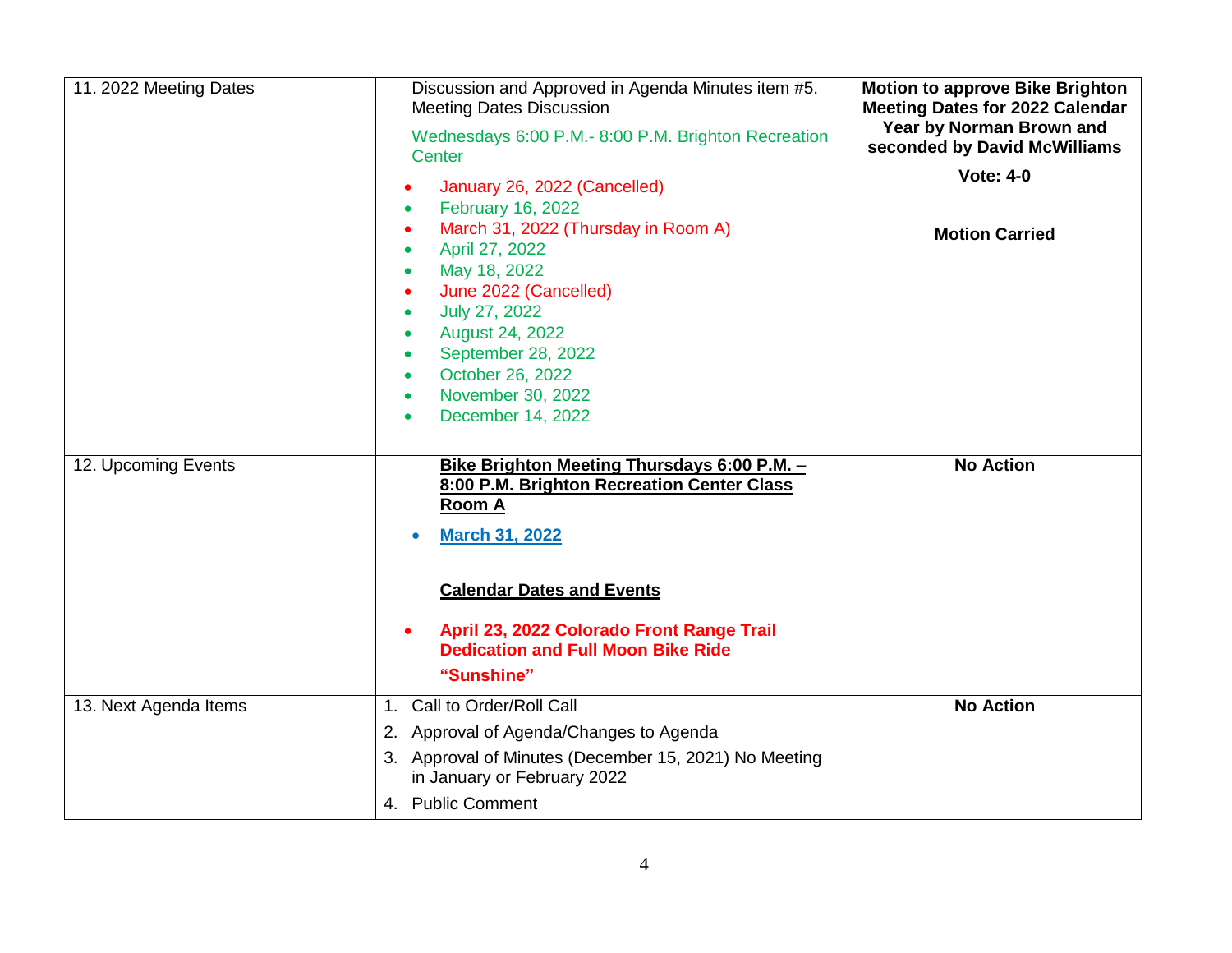| 5. 2022 Budget                                                                                                                     |  |
|------------------------------------------------------------------------------------------------------------------------------------|--|
| 6. Virtual Moving People Forward 2 hour Conference<br>Recap                                                                        |  |
| 7. 2022 Full Moon Bike Route and other Ride Discussion<br>(Route Maps Provided at Meeting)                                         |  |
| 8. April 23, 2022 "Sunshine" Full Moon Bike Ride<br>Commitments and Jobs                                                           |  |
| 9. Mobility, Bicycling, and Ebike Articles                                                                                         |  |
| 10. 2022 Summerfest Discussion                                                                                                     |  |
| 11. Update of Bike, Pedestrian, and Multimodal Master Plan<br><b>RFQ/RFP</b>                                                       |  |
| 12. 2022 Bike Brighton Giveaways (Lights or Others)                                                                                |  |
| 13. Shirts for Bike Brighton                                                                                                       |  |
| 14. "Ride With GPS" Discussion (Email from Phil Doemer)                                                                            |  |
| 15. Next Agenda Items                                                                                                              |  |
| 16. 2022 Meeting Dates                                                                                                             |  |
| <u>Bike Brighton Meeting Wednesdays 6:00 P.M. -</u><br>8:00 P.M. Brighton Recreation Center                                        |  |
| <b>Please See Attached Schedule</b>                                                                                                |  |
| 17. Upcoming Events<br><b>Calendar Dates and Events</b>                                                                            |  |
| Saturday April 23, 2022 - Full Moon Bike Ride<br>$\bullet$<br>begins 9:00 A.M. (Sunshine) at the South<br><b>Side of City Hall</b> |  |
| Saturday April 23, 2022 - Colorado Front<br>$\bullet$<br>Range Trail Dedication 10:00 A.M. at Ken<br><b>Mitchell Parking lot.</b>  |  |